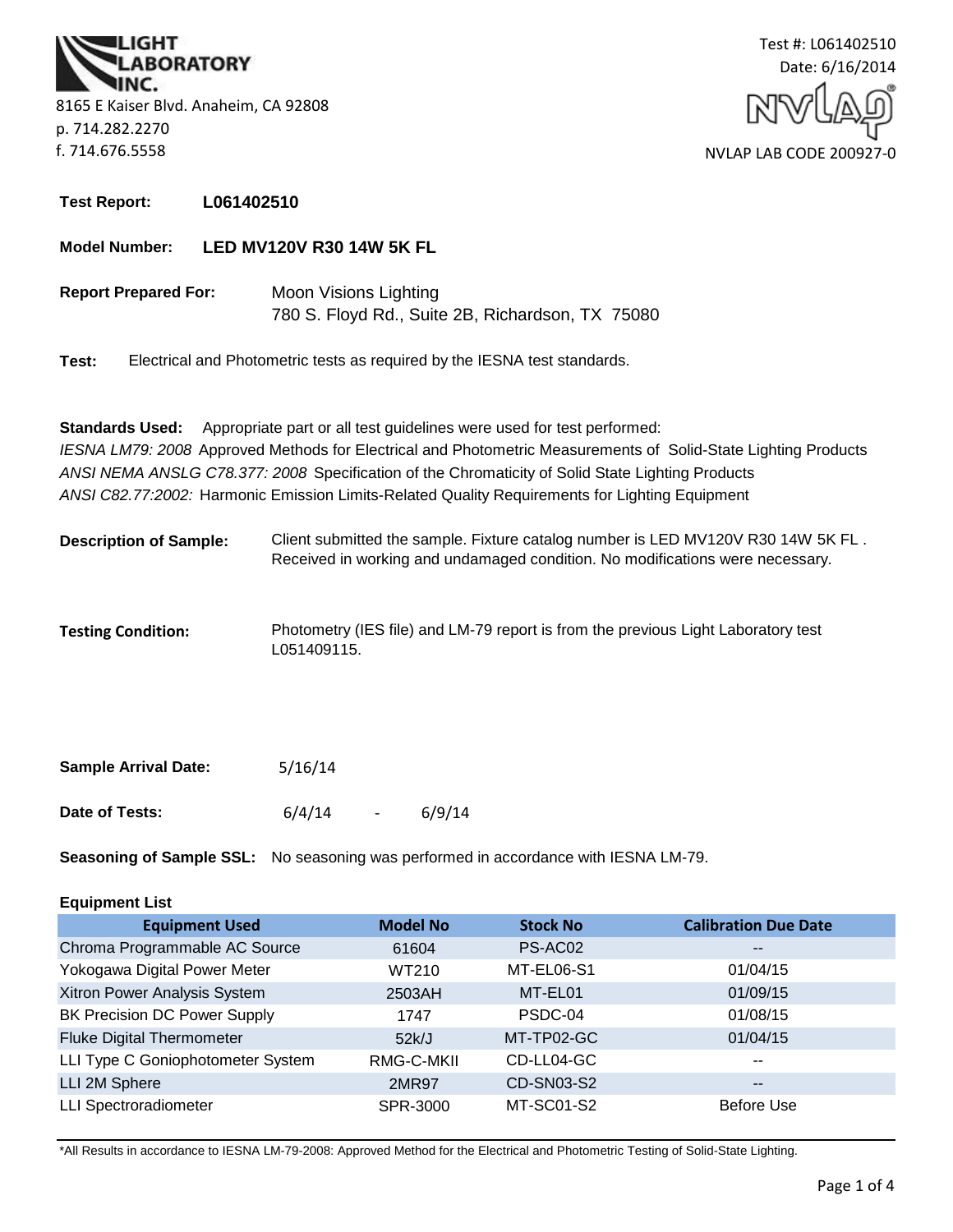

8165 E Kaiser Blvd. Anaheim, CA 92808 p. 714.282.2270 f. 714.676.5558



NVLAP LAB CODE 200927-0

| <b>LM-79 Test Summary</b>                |                          |  |
|------------------------------------------|--------------------------|--|
| <b>Manufacturer:</b>                     | Moon Visions Lighting    |  |
| <b>Model Number:</b>                     | LED MV120V R30 14W 5K FL |  |
| <b>LAMPCAT:</b>                          | N/A                      |  |
| <b>Driver Model Number:</b>              | N/A                      |  |
| <b>Total Lumens:</b>                     | 1388.88                  |  |
| Input Voltage (VAC/60Hz):                | 120.00                   |  |
| <b>Input Current (Amp):</b>              | 0.13                     |  |
| Input Power (W):                         | 14.14                    |  |
| <b>Input Power Factor:</b>               | 0.91                     |  |
| Total Harmonic Distortion @ 120V(%): 17% |                          |  |
| Total Harmonic Distortion @ 277V(%): N/A |                          |  |
| <b>Efficacy:</b>                         | 98                       |  |
| <b>Color Rendering Index (CRI):</b>      | 84                       |  |
| <b>Correlated Color Temperature (K):</b> | 5234                     |  |
| <b>Chromaticity Coordinate x:</b>        | 0.3391                   |  |
| <b>Chromaticity Coordinate y:</b>        | 0.3512                   |  |
| Ambient Temperature (°F):                | 77.0                     |  |
| <b>Stabilization Time (Hours):</b>       | 0:30                     |  |
| <b>Total Operating Time (Hours):</b>     | 1:30                     |  |
| Off State Power(W):                      | 0.00                     |  |



FIG.1 LUMINAIRE

\*All Results in accordance to IESNA LM-79-2008: Approved Method for the Electrical and Photometric Testing of Solid-State Lighting.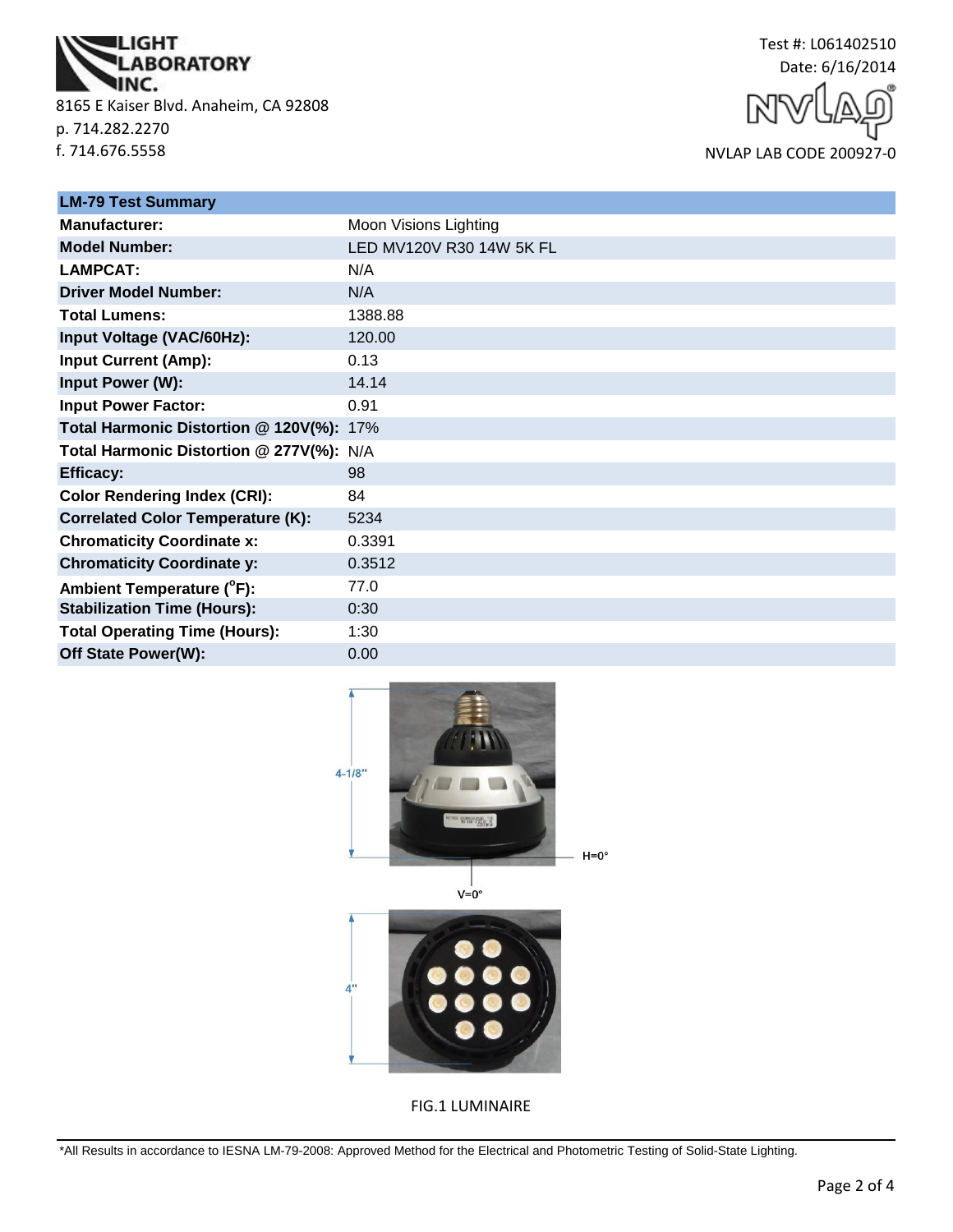**ABORATORY** IINC. 8165 E Kaiser Blvd. Anaheim, CA 92808 p. 714.282.2270 f. 714.676.5558

**IGHT** 





#### **CRI & CCT**

| X               | 0.3391  |  |
|-----------------|---------|--|
| y               | 0.3512  |  |
| u'              | 0.2075  |  |
| ${\bf v}'$      | 0.4836  |  |
| <b>CRI</b>      | 83.50   |  |
| <b>CCT</b>      | 5234    |  |
| Duv             | 0.00228 |  |
| <b>R</b> Values |         |  |
| R1              | 81.60   |  |
| R <sub>2</sub>  | 89.03   |  |
| R3              | 93.66   |  |
| R4              | 83.07   |  |
| <b>R5</b>       | 82.51   |  |
| R <sub>6</sub>  | 84.25   |  |
| R7              | 86.71   |  |
| R8              | 66.93   |  |
| R9              | 6.43    |  |
| <b>R10</b>      | 73.88   |  |
| <b>R11</b>      | 82.63   |  |
| <b>R12</b>      | 63.81   |  |
| <b>R13</b>      | 83.63   |  |
| <b>R14</b>      | 96.53   |  |



\*All Results in accordance to IESNA LM-79-2008: Approved Method for the Electrical and Photometric Testing of Solid-State Lighting.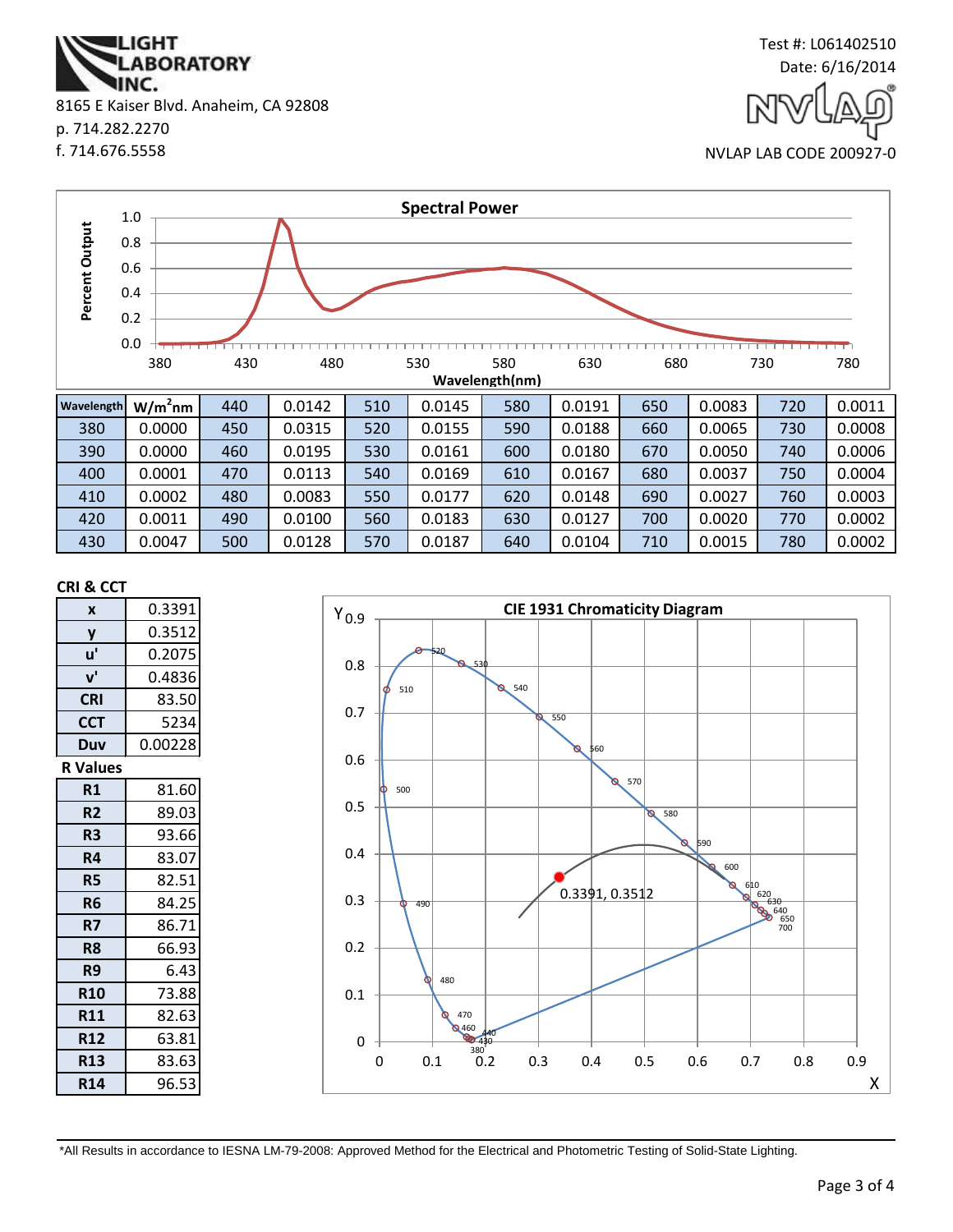



#### **Test Methods**

# **Photometric Measurements - Goniophotometer**

A Custom Light Laboratory Type C Rotating Mirror Goniophotometer was used to measure candelas(intensity) at each angle of distribution as defined by IESNA for the appropriate fixture type.

Ambient temperature is set to  $25^{\circ}$ C and is measured from the center of the fixture, within 1ft from the outside of the fixture. Temperature is maintained at  $25^{\circ}$ C throughout the testing process and the sample is stabilized for at least 30mins and longer as necessary for the sample to achieve stabilization.

Electrical measurements are measured using the listed equipment.

#### **Spectral Measurements - Integrating Sphere**

A Sensing Spectroradiometer SPR-3000, in conjunction with Light Laboratory 2 meter integrating sphere was used to measure chromaticity coordinates, correlated color temperature(CCT) and the color rendering index(CRI) for each sample.

Ambient temperature is set to  $25^{\circ}$ C and is measured from the center of the fixture, within 1ft from the outside of the fixture. Temperature is maintained at  $25^{\circ}$ C throughout the testing process and the sample is stabilized for at least 30mins and longer as necessary for the sample to achieve stabilization.

Electrical measurements are measured using the listed equipment.

Disclaimers:

This report must not be used by the customer to claim product certification, approval or endorsement by NVLAP, NIST or any agency of Federal Government.

Report Prepared by : Wilson Khounlavong

Test Report Released by:

UME

Engineering Manager **Contract Contract Contract Contract Contract Contract Contract Contract Contract Contract Contract Contract Contract Contract Contract Contract Contract Contract Contract Contract Contract Contract Con** Jeff Ahn Steve Kang

*\*Attached are photometric data reports. Total number of pages: 8*

Test Report Reviewed by:

evels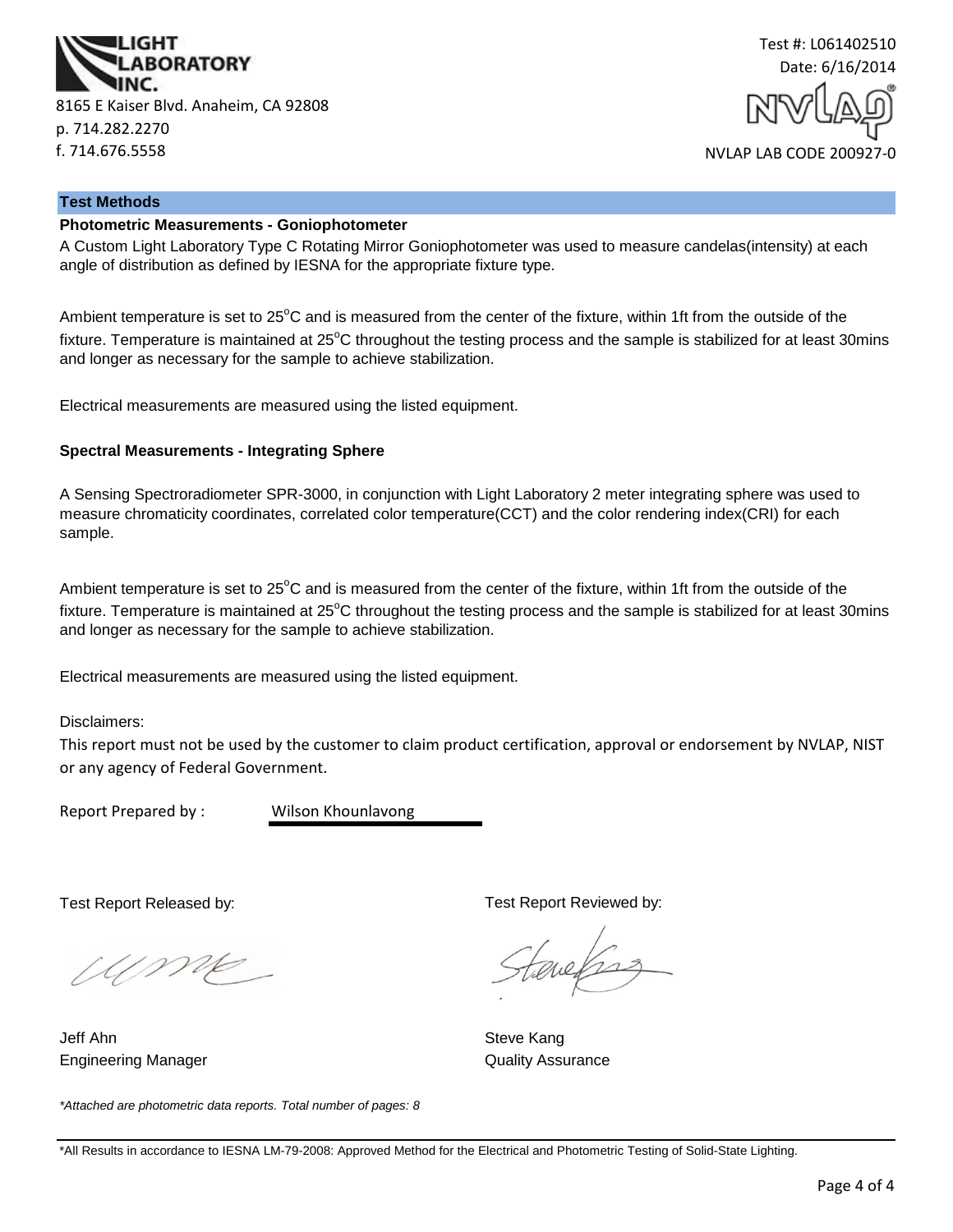**THQI. ABORATORY** 8165 E. Kaiser Blvd. Anaheim, CA 92808 p. 714.282.2270 f. 714.676.5558

# **Photometric Test Report**

# **IES FLOOD REPORT PHOTOMETRIC FILENAME : L061402510.IES**

#### **DESCRIPTIVE INFORMATION (From Photometric File)**

IESNA:LM-63-2002 [TEST] L061402510 [TESTLAB] LIGHT LABORATORY, INC. [ISSUEDATE] 6/16/2014 [MANUFAC] MOON VISIONS LIGHTING [LUMCAT] LED MV120V R30 14W 5K FL [LUMINAIRE] 4"DIA. X 4-1/8"H. LED LAMP [MORE] NO LENS [LAMPPOSITION] 0,0 [LAMPCAT] N/A [OTHER] CANDELA AND ELECTRICAL VALUES ARE FROM [MORE] LIGHT LABORATORY TEST L051409115 [OTHER] INDICATING THE CANDELA VALUES ARE ABSOLUTE AND [MORE] SHOULD NOT BE FACTORED FOR DIFFERENT LAMP RATINGS. [INPUT] 120VAC, 14.14W [TEST PROCEDURE] IESNA:LM-79-08

Note: Candela values converted from Type-C to Type-B

#### **CHARACTERISTICS**

| NEMA Type                    | 5 H x 5 V       |
|------------------------------|-----------------|
| Maximum Candela              | 1936            |
| Maximum Candela Angle        | $-1H$ OV        |
| Horizontal Beam Angle (50%)  | 46.3            |
| Vertical Beam Angle (50%)    | 46.3            |
| Horizontal Field Angle (10%) | 82.9            |
| Vertical Field Angle (10%)   | 82.9            |
| Lumens Per Lamp              | N.A. (absolute) |
| <b>Total Lamp Lumens</b>     | N.A. (absolute) |
| <b>Beam Lumens</b>           | 704             |
| <b>Beam Efficiency</b>       | N.A.            |
| <b>Field Lumens</b>          | 1226            |
| <b>Field Efficiency</b>      | N.A.            |
| Spill Lumens                 | 163             |
| <b>Luminaire Lumens</b>      | 1389            |
| <b>Total Efficiency</b>      | N.A.            |
| <b>Total Luminaire Watts</b> | 14.14           |
| <b>Ballast Factor</b>        | 1.00            |
|                              |                 |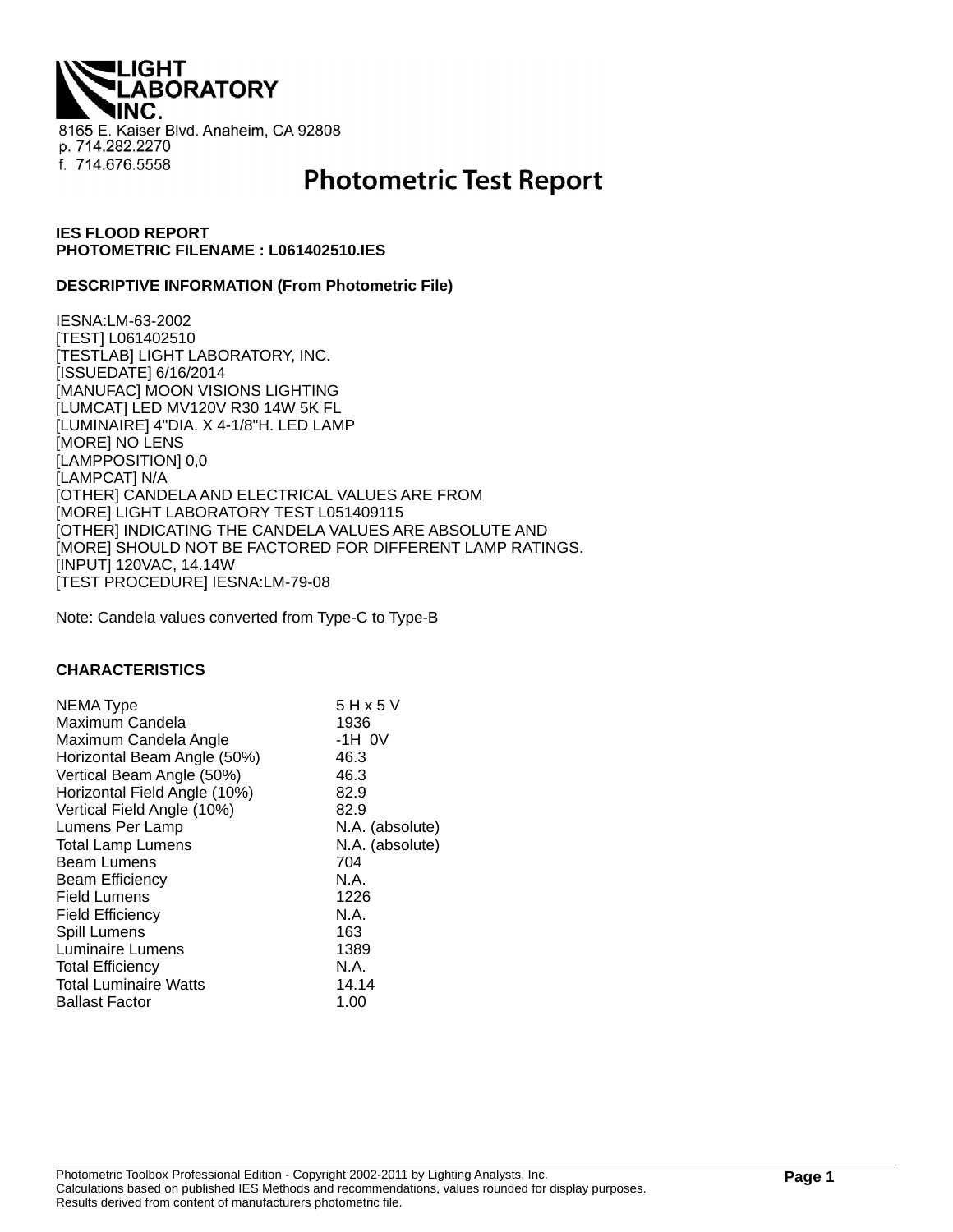# **IES FLOOD REPORT PHOTOMETRIC FILENAME : L061402510.IES**

### **AXIAL CANDELA**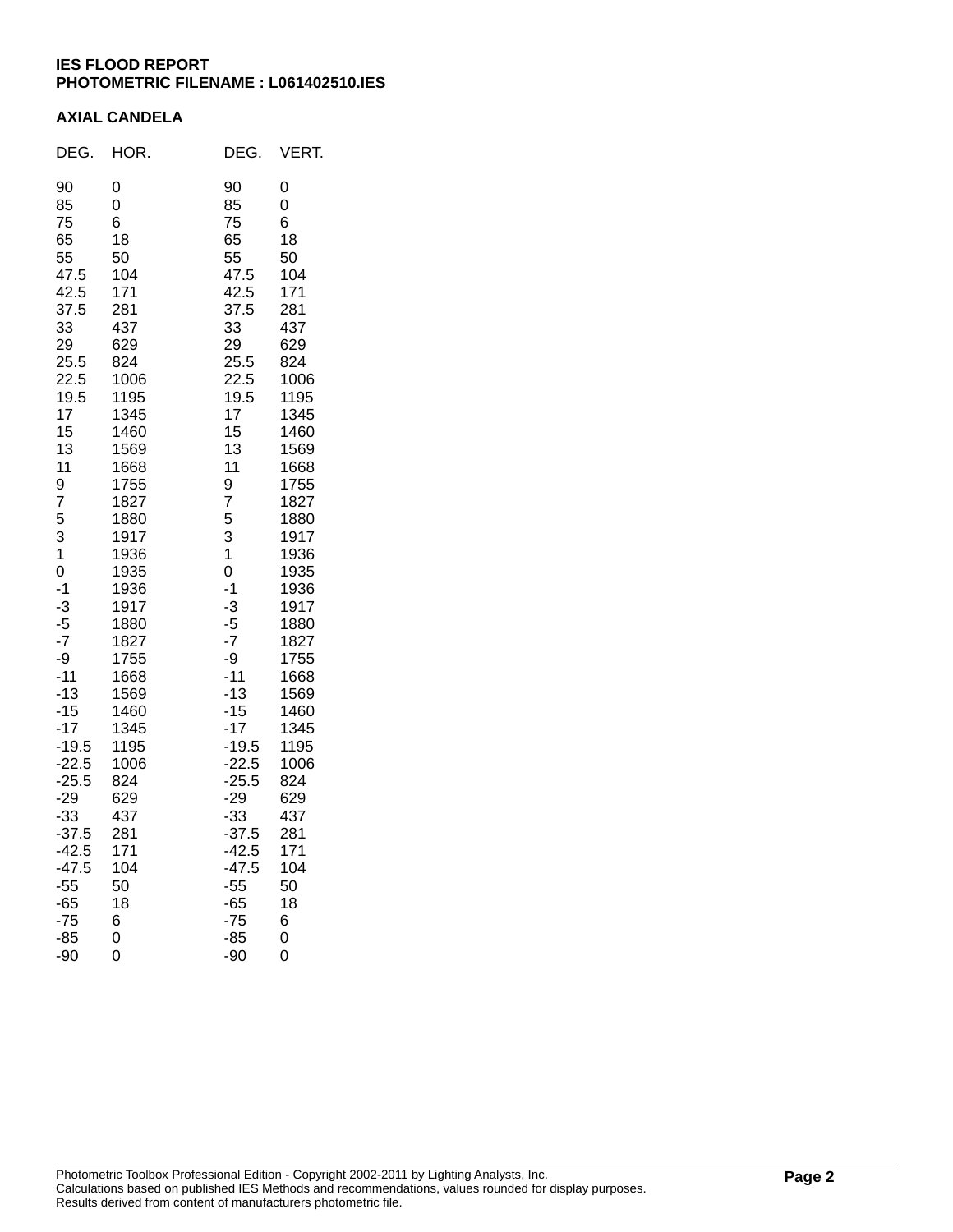# **IES FLOOD REPORT PHOTOMETRIC FILENAME : L061402510.IES**

# **AXIAL CANDELA DISPLAY**





H - Horizontal Axial Candela

V - Vertical Axial Candela